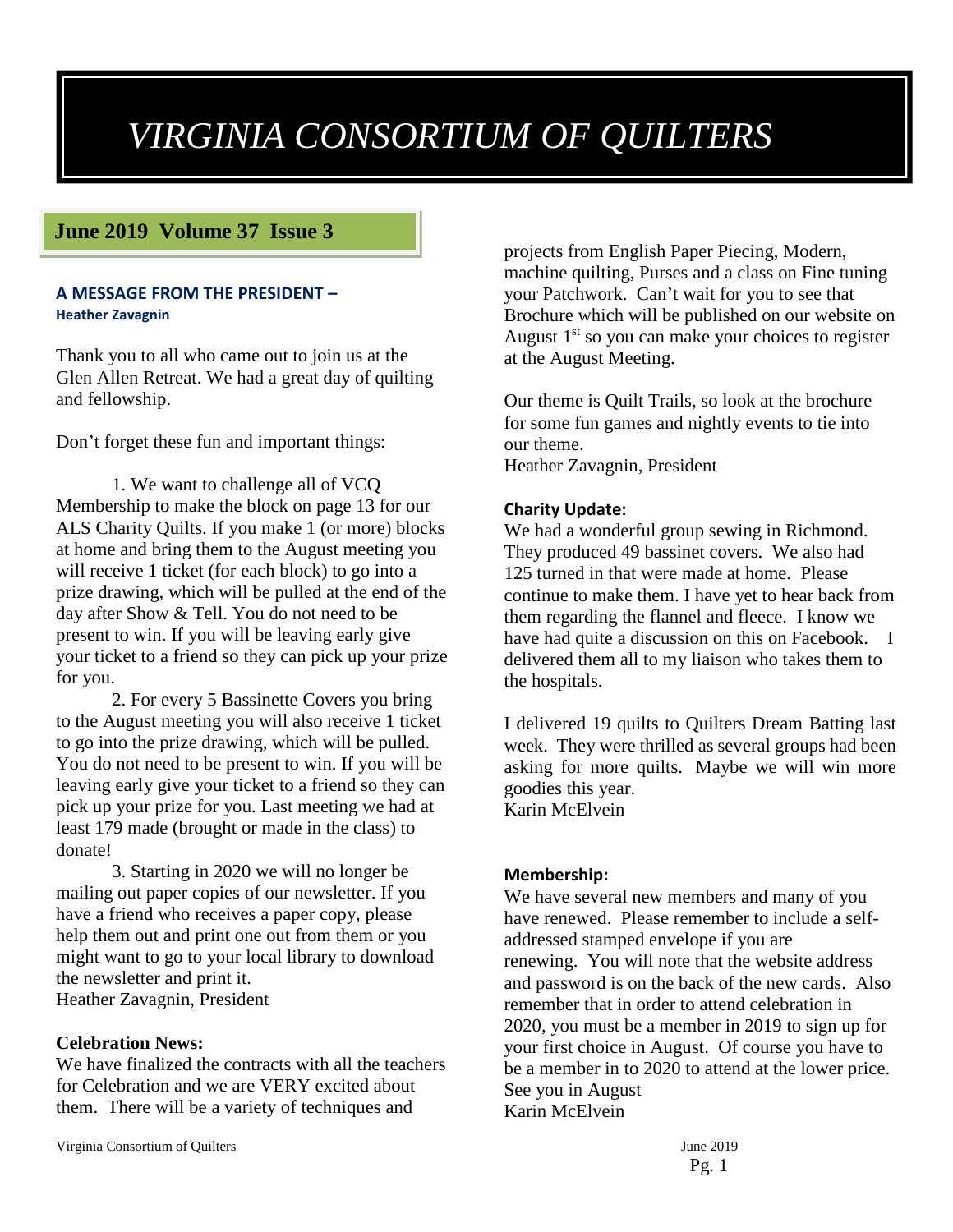# *MEET YOUR BOARD OF DIRECTORS*

## **VCQ Board & Area Reps 2019**

|    | <b>Position</b>            | <b>Name</b>           | Phone        | E-mail                           |  |  |
|----|----------------------------|-----------------------|--------------|----------------------------------|--|--|
| 1  | President                  | Heather Zavagnin      | 770-845-5190 | president@vcq.org                |  |  |
| 2  | <b>VP</b>                  | <b>Betsy Powell</b>   | 757-622-0993 | vicepresident@vcq.org            |  |  |
| 3  | <b>Secretary</b>           | <b>Susan Fulton</b>   | 804-633-5926 | secretary@vcq.org                |  |  |
| 4  | <b>Treasurer</b>           | Karen Brewster        | 703-732-6283 | treasurer@vcq.org                |  |  |
| 5  | Membership                 | Karin McElvein        | 757-572-1569 | membership@vcq.org               |  |  |
| 6  | <b>Historian</b>           | Joan McGowan          | 703-323-6048 | historian@vcq.org                |  |  |
| 7  | <b>Programs</b>            | Elizabeth Gibson      | 703-481-6879 | programs@vcq.org                 |  |  |
|    |                            | Debi Harding          | 757-615-7758 | programs@vcq.org                 |  |  |
| 8  | <b>Facilities</b>          | Rose Hall             | 434-363-1011 | facilities@vcq.org               |  |  |
| 9  | <b>Newsletter</b>          | Sue Hickman           | 540-327-0135 | newsletter@vcq.org               |  |  |
| 10 | <b>Web Mistress</b>        | Mary Grogan           | 202-262-0142 | maryg@infovisions.org            |  |  |
| 11 | <b>Publicity</b>           | Ann Tinsman           | 540-894-5546 | publicity@vcq.org                |  |  |
| 12 | <b>Celebration Chair</b>   | Heather Zavagnin      | 770-845-5190 | celebration@vcq.org              |  |  |
| 13 | <b>Community Service</b>   | Karin McElvein        | 757-572-1569 | Karinlisa7@gmail.com             |  |  |
| 14 | <b>Documentation</b>       | <b>VACANT</b>         |              |                                  |  |  |
|    | <b>Area Reps</b>           |                       |              |                                  |  |  |
| 1  | <b>Northern VA</b>         | Kathy McCrea          | 703-425-1829 | kathy.mccrea@cox.net             |  |  |
| 2  | <b>Shenandoah Valley</b>   | <b>Elaine Breiner</b> | 937-239-4891 | esbreiner51@yahoo.com            |  |  |
| 3  | <b>Southern Shenandoah</b> | <b>VACANT</b>         |              |                                  |  |  |
| 4  | <b>Culpeper-Lynchburg</b>  | Deb Schupp            | 540-604-0988 | debschupp@GumboDesignStudios.com |  |  |
| 5  | <b>Richmond</b>            | <b>VACANT</b>         |              |                                  |  |  |
| 6  | Fredericksburg             | Ann Tinsman           | 540-894-5546 | atinsman@hotmail.com             |  |  |
| 7  | <b>Southwest</b>           | <b>VACANT</b>         |              |                                  |  |  |
| 8  | Peninsula                  | <b>Bonnie Timm</b>    | 757-483-4909 | botqg@verizon.net                |  |  |
| 9  | <b>Tidewater</b>           | Debi Harding          | 757-615-7758 | debi.harding@cox.net             |  |  |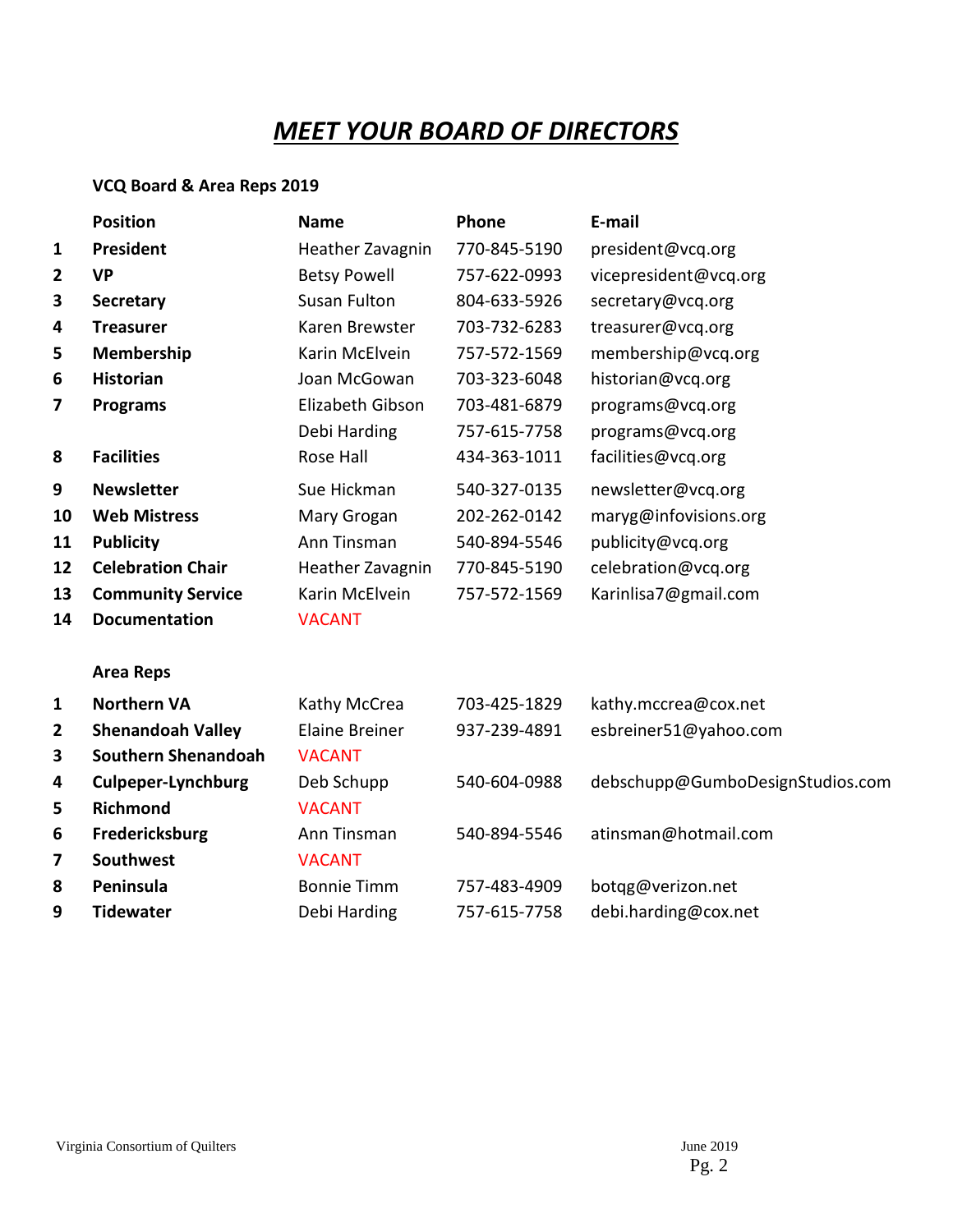#### **VCQ General Meeting May 11.2019 Shady Grove UMC, Glen Allen, Va.**

**President's Announcements:** Heather Zavagnin opened the meeting at 12:47. She welcomed all present. We had 5 new members in attendance and they were greeted and given pins and a small gift. Minutes of the last general meeting were posted in the newsletter. No changes or additions were noted. Motion to approve minutes as posted was made by Karin McElvein, seconded by Wendy Collier. Members voted to approve. Heather announced that we have cards being passed around to sign for Diane Reasons, Alice Kennedy, and Cindy for her husband.

Heather next announced that we will be posting a different "block" pattern in each newsletter. These blocks will be turned in at each meeting and made into ALS quilts for one of our charity projects. Each member is encouraged to turn in at least one block. For every block turned in you will receive a ticket towards a prize drawn at the end of the day. This month we collected over 46 blocks. Watch for the new block in the newsletter for the August meeting. You will also get a ticket for every 5 bassinette covers that you turn in. We had over 100 bassinette covers turned in at this meeting. Starting in 2020 we will no longer be sending out a printed newsletter. The cost for printing and mailing has gotten too high.

**Treasurer's report:** Karen Brewster passed out a printout of the year-to-date income and expenses. Motion to approve treasurer report by Elaine Breiner, seconded by Lynn Garver. Motion approved by vote from membership. Karen also reported we have around 12K in our checking account and 15K in our Money Market. **Membership Report:** Karin McElvein stated we have 186 present members and 22 new or newly renewed since last meeting.

**Facilities report**: Heather Zavagnin reported the August meeting will be held in Culpeper on 8/10/19. The November meeting will be on 11/9/19. The site is scheduled for Fredericksburg but the committee is having a little trouble finding a site. Anyone from the area that has knowledge of a site please let the committee know of it.

**Program report:** Elizabeth Gibson reported that we had 59 people signed up for classes and 56 in attendance. We had one class with 14 in attendance. We cancelled 2 classes since they did not meet the minimum attendance. For our August meeting she has contracted Deb Schupp to teach her woven "Memories" class. Her sample was here to see. She is hoping to offer at least one more

technique class possibly on basics of quilt making. She tries to get local teachers to the area we are visiting. VCQ can only pay \$75 for travel and no overnight expenses. Elizabeth also reminded us to "like" our photos on social media to spread the word of classes and meetings. She also has reminded us that we need to find a replacement for her. She will not be available for this position after next meeting. If anyone is interested please contact her about the job requirements.

**Newsletter and Print Publicity:** Yippee! Thank you to Sue Hickman for volunteering to take over the duties of Newsletter! Next newsletter deadline is June 7 for the August meeting.

**Community Service Projects:** Karin McElvein announced that she has delivered 11 or 12 quilts for ALS. She got 2 rolls of batting and has cut them to 45 x60. The smallest size they take will be 36 x 40. They need volunteers to put together the blocks collected today into 3 x 4 sets. She also takes the bassinette covers to Sentara CHKD. There is no need to prewash them since they all get washed upon donation. **Celebration 2020:** Heather Zavagnin reported that the former head of Celebration 2020 was asked to step down. Heather has contacted all the teachers and they have all been contracted and ready for us next spring! The Celebration 2020 brochure will be available to view on-line August 1, 2019. Registration starts at the August meeting in Culpeper. If you are unable to attend the meeting you can mail in your registration. It will be accepted after the meeting participants. The theme for the Celebration will be, "Quilt Trails", where we have been and where we are going. Deb Schupp has block lotto kits for sale. They are \$4 for the background – one black and one light. They will be on sale till the end of Celebration.

**Old Business:** We are still looking for volunteers to serve on the board. We need area reps for Southern Shenandoah area (includes Roanoke) and Southwest Va. Area. We also need a Documentation Chair. **New Business:** The Virginia Quilt Museum is

sponsoring a block display. For \$5 you can make a block and send it to them for display. The background they prefer is muslin. After the display is over you can get your block returned or donate it for a charity quilt. We will gather again today at 3:45 for show and tell and door prizes.

Meeting adjourned at 1:14 pm Minutes respectfully submitted by Susan Fulton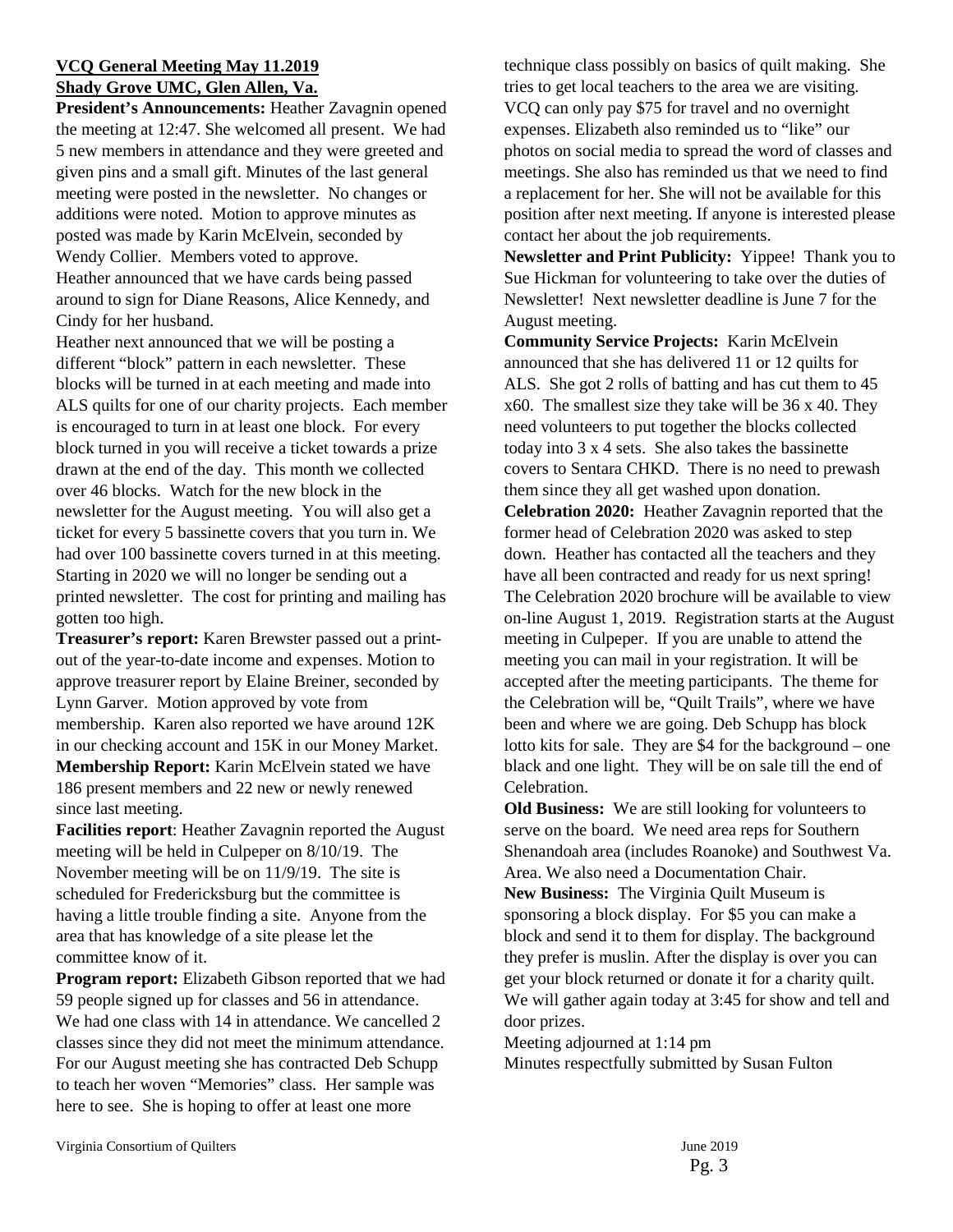## **Calendar of Events**

**July 11-28, 2019** Sacred Threads Quilts Floris United Methodist Church 13600 Frying Pan Rd. Herndon, VA <http://www.sacredthreadsquilts.com/>

**August 3, 2019 Four Country Quilters Guild 2019 Quilt Show** 9:00-4:00 St. Michael Church 1125 St. Michael's Rd Mt. Airy, MD 21771

**September 11-14, 2019** AQS Quilt Week – Paducah, KY [http://www.quiltweek.com/locations/f](http://www.quiltweek.com/locations/fall-paducah/) [all-paducah/](http://www.quiltweek.com/locations/fall-paducah/)

**September 25-27, 2019** AQS Quilt Week – Charleston, SC [http://www.quiltweek.com/locations/c](http://www.quiltweek.com/locations/charleston/) [harleston/](http://www.quiltweek.com/locations/charleston/)

**Quilt Show at the Virginia State Fair Sep 27 – Oct 6, 2019** 13191 Dawn Blvd. Doswell, VA <https://www.statefairva.org/>

**October 3-5, 2019** Original Sewing & Quilt Expo – Fredricksburg, VA [http://www.sewingexpo.com/Events/F](http://www.sewingexpo.com/Events/Fredericksburg,VA.aspx) [redericksburg,VA.aspx](http://www.sewingexpo.com/Events/Fredericksburg,VA.aspx)

**Quilters Quest Shop Hop Oct 11-20, 2019** http://www.Quiltersquest.org

#### **TREASURER'S REPORT AS OF 6/12/2019**

Money Market: \$15,566.95 Checking Account: \$10,648.80

\*\*\*\*\*\*\*\*\*\*\*\*\*\*\*\*\*\*\*\*\*\*\*\*\*\*

**VCQ Future Events:**

**August 10, 2019** – Culpeper **November 9, 2019** ‐ TBD

**April 23 – 26, 2020 –** Celebration at Smith Mountain Lake!

The following are the **Deadline Dates** for item submissions to the newsletter staff:

**Sept. 6, 2019** for November 9th meeting

Material can be sent electronically (preferred) to newsletter@vcq.org

#### **Advertising For Newsletter per Issue & Roster**

|                                         | <i>Newsletter</i> |  |  |
|-----------------------------------------|-------------------|--|--|
| Business Card-2"x3.5"                   | \$10.00           |  |  |
| 1/4 Page-5.25"x4"                       | 15.00             |  |  |
| 1/2 Page-5.25"x 8"                      | 30.00             |  |  |
| Full Page-8" x 10.5"                    | 50.00             |  |  |
| Classified Ad $(50 \text{ word } max -$ |                   |  |  |
| Newsletter only)                        |                   |  |  |

Send ads t[o newsletter@vcq.org](mailto:newsletter@vcq.org) and check made out to VCQ

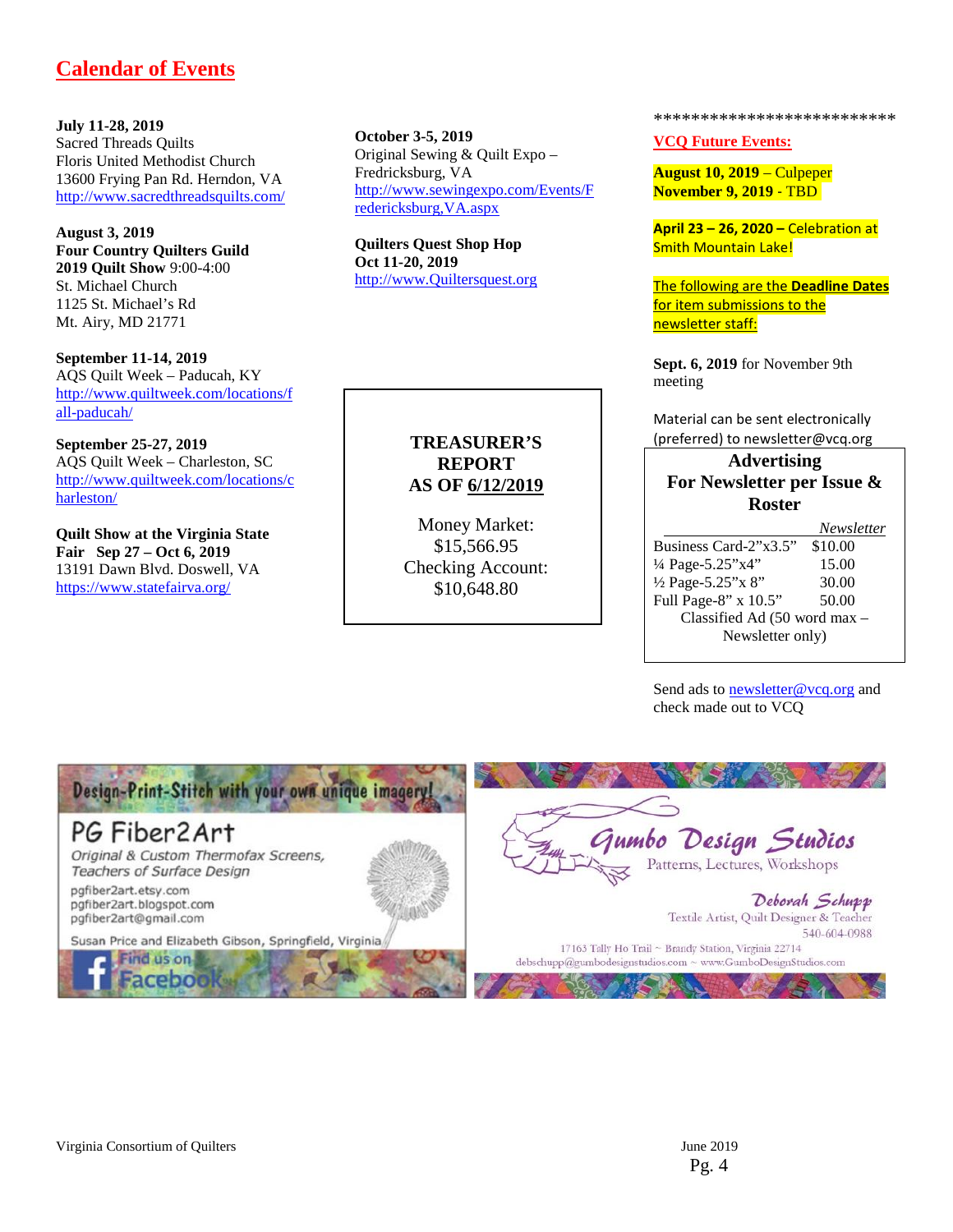

# **CALENDAR OF EVENTS AT VIRGINIA QUILT MUSEUM**

**2019 Upcoming Exhibits EXHIBIT II July 23– December 14, 2019**



**Shenandoah Stars** by the Shenandoah Valley Quilt Guild Curator: Josephine Millett First floor galleries A and B

**Treasures from the Vault**: Mutual West VA and VA Quilts Second floor MacGruder gallery and third floor hall.



**From the Hills and Hollers of West Virginia**: An Exhibit by Members of West Virginia Quilters, Inc. Curator: Barbara Green Second floor galleries I, II and III

Quilting is an art form that is as old as the hills, and West Virginia Quilters, Inc. is proud to present some shining examples from the hills and hollers of West Virginia. West Virginia Quilters, Inc. is the statewide quilting guild from West Virginia that grew out of the statewide quilt documentation project 25 years ago. Our art, both traditional and contemporary, has flourished throughout the years and we are excited to present our juried exhibit.



### **INSPIRED by ELVIS**

Donna DeSoto, curator Third floor galleries IV and V

Elvis Lives! In fact, there have been a number of Elvis sightings at the Virginia Quilt Museum! On the heels of Inspired by the Beatles and Inspired by the National Parks comes Inspired by Elvis. Fiber artists from Singapore to Australia to Slovakia to Canada to California all were motivated by one common force: a love and appreciation of Elvis Presley. The 96 (36" x 36") quilts in this collection represent a wide range of techniques, interpretations and abilities. Master artist work is displayed alongside quilts by first-timers. Subjects depict quilts of Elvis in his early life and of Elvis the entertainer. More than 60 of them depict a famous Elvis song, from

whimsical to abstract portrayals. Try to guess the names of the songs as you look at the list of those included.

#### **2nd VQM Sew Along Quilt Project** will begin on July 1, 2019.

During this 12 month sew along, quilters will be reproducing the Buhl-Bushong Quilt of 1855. The pattern will be released in 12 monthly increments. Quilters will receive full size pattern pages as an instant download. The cost will be \$5.00 per month and will be available to purchase on our website. We are equally pleased to inform you that WebFabrics in Purceville, VA will be offering fabric kits for sale. Owner, Carly Mul will generously donate a portion of the kit sales to the Virginia Quilt Museum to assist us in our fundraising efforts. For the fabric kits, google search for their website, webfabrics.net. Once there, search for the VA Quilt Museum Buhl-Bushong Quilt**.** 

Virginia Consortium of Quilters June 2019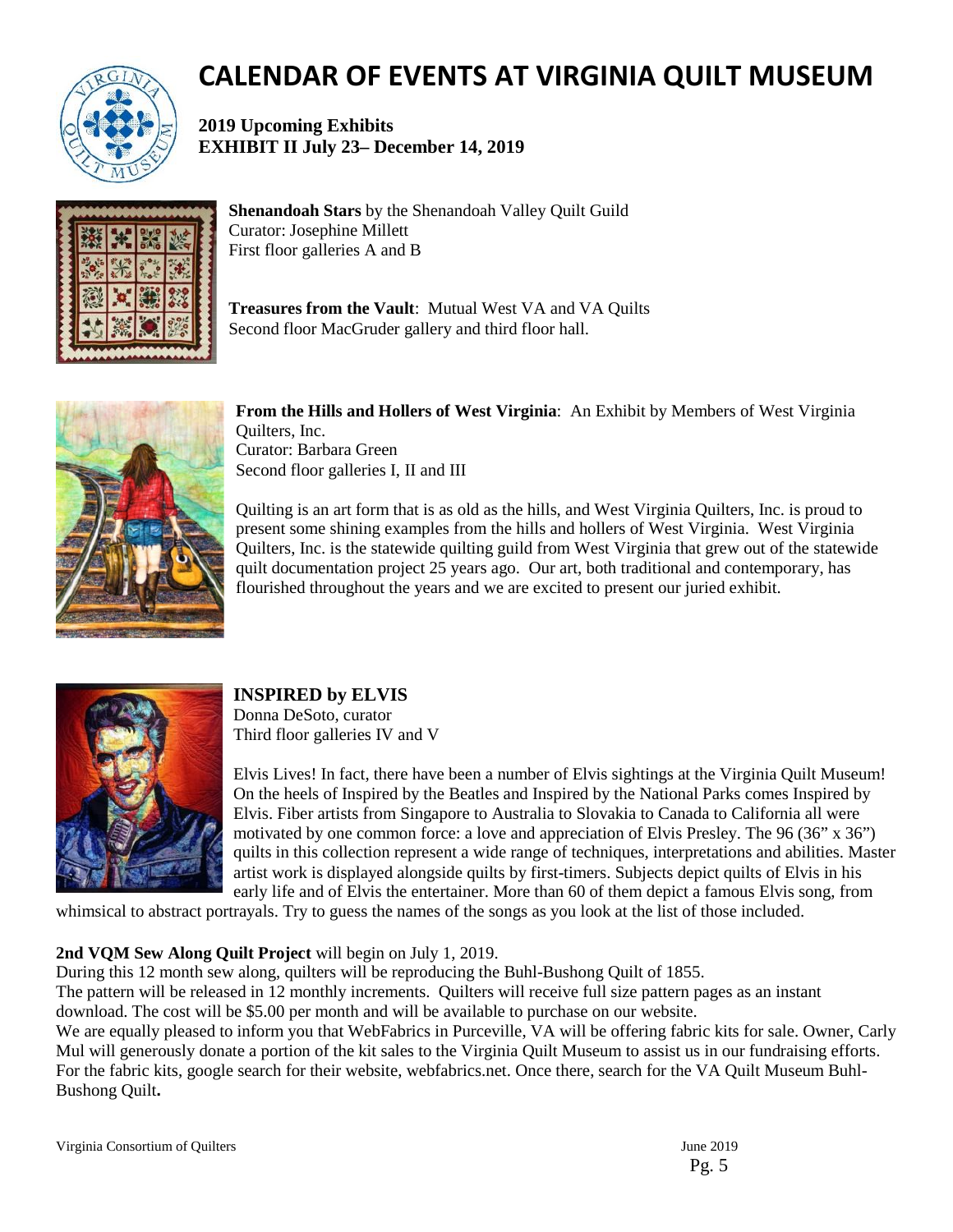# **Celebration 2020 Block Lotto**

Join in the fun! Block Lotto for Celebration 2020 will have a raffle drawing each night. The block is called Paths & Stiles (see instructions on quilterscache.com). There are six different backgrounds: three black batik prints and three Moda Grunge creams. Mix it up with contemporary or traditional fabrics from your stash.

Here's how to participate.

1. Buy a fabric kit with instructions for \$4.00 at a VCQ workshop: Aug 10, Nov 9, 2019; Mar 14, 2020.

2. Complete each block purchased and turn it in at the Block Lotto table. You will receive one raffle ticket for each block returned.

3. Buy more kits. Repeat!!

There will be a PRIZE for the person who returns the most completed blocks, so get sewing.

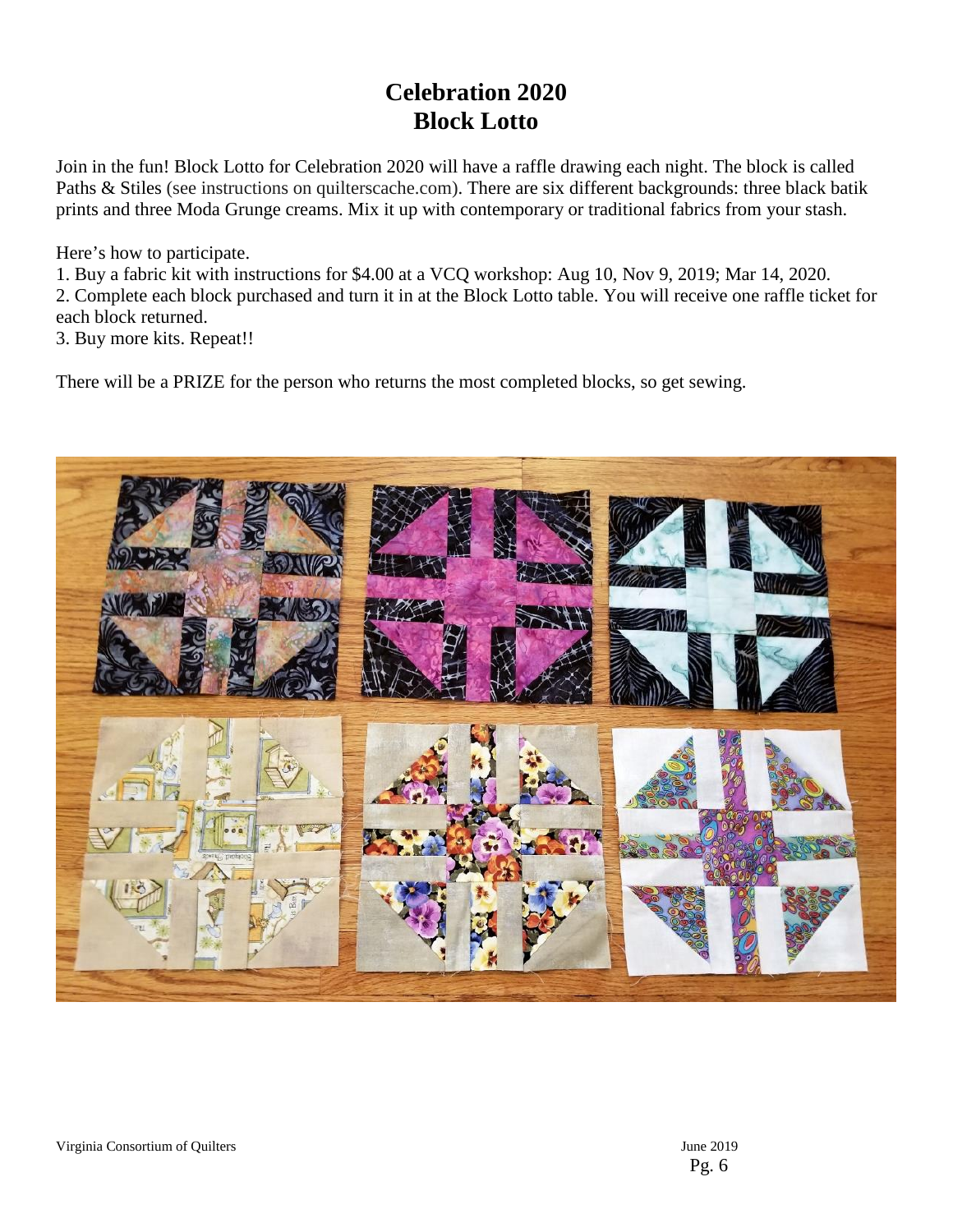# **Virginia Consortium of Quilters Application for Membership**

| (By providing my email address I understand that I will receive the newsletter electronically unless I check the box<br>below.)                                                                                                                                                                                                                                                                                                                                                                                               |                                                                                                                                                                                                                            |  |  |  |  |  |  |  |
|-------------------------------------------------------------------------------------------------------------------------------------------------------------------------------------------------------------------------------------------------------------------------------------------------------------------------------------------------------------------------------------------------------------------------------------------------------------------------------------------------------------------------------|----------------------------------------------------------------------------------------------------------------------------------------------------------------------------------------------------------------------------|--|--|--|--|--|--|--|
|                                                                                                                                                                                                                                                                                                                                                                                                                                                                                                                               | $( )$ I wish to receive a <i>paper copy</i> of the quarterly newsletter.                                                                                                                                                   |  |  |  |  |  |  |  |
|                                                                                                                                                                                                                                                                                                                                                                                                                                                                                                                               | Your membership can be paid for multiple years (up to 5 years) with this form. This date will be on your<br>membership card and the mailing label of each newsletter. If dues increase during this period, yours will not. |  |  |  |  |  |  |  |
| $(\$25.00$ per year, up to five years only.)                                                                                                                                                                                                                                                                                                                                                                                                                                                                                  |                                                                                                                                                                                                                            |  |  |  |  |  |  |  |
|                                                                                                                                                                                                                                                                                                                                                                                                                                                                                                                               | (\$25.00 per year, up to five years only.)                                                                                                                                                                                 |  |  |  |  |  |  |  |
| <u><b>Renewal Members Only: Please enclose with your payment and application, a self-addressed stamped</b></u><br>envelope (SASE) for your membership card.                                                                                                                                                                                                                                                                                                                                                                   |                                                                                                                                                                                                                            |  |  |  |  |  |  |  |
|                                                                                                                                                                                                                                                                                                                                                                                                                                                                                                                               | $( ) I$ am a member of a local quilt guild/group: $($ List all guilds)                                                                                                                                                     |  |  |  |  |  |  |  |
| () I teach and/or lecture about quilting.                                                                                                                                                                                                                                                                                                                                                                                                                                                                                     |                                                                                                                                                                                                                            |  |  |  |  |  |  |  |
| $($ ) I may be willing to drive others from my area to VCQ meetings.                                                                                                                                                                                                                                                                                                                                                                                                                                                          |                                                                                                                                                                                                                            |  |  |  |  |  |  |  |
| <b>Mail to:</b>                                                                                                                                                                                                                                                                                                                                                                                                                                                                                                               | Karin McElvein, Membership Chairperson<br>1309 Maplewood Ave.<br><b>Norfolk, VA 23503</b><br>Questions: membership@vcq.org                                                                                                 |  |  |  |  |  |  |  |
| <b>For Membership Only:</b><br>Amt: $\frac{1}{\sqrt{1-\frac{1}{2}} \cdot \frac{1}{\sqrt{1-\frac{1}{2}} \cdot \frac{1}{\sqrt{1-\frac{1}{2}} \cdot \frac{1}{\sqrt{1-\frac{1}{2}} \cdot \frac{1}{\sqrt{1-\frac{1}{2}} \cdot \frac{1}{\sqrt{1-\frac{1}{2}} \cdot \frac{1}{\sqrt{1-\frac{1}{2}} \cdot \frac{1}{\sqrt{1-\frac{1}{2}} \cdot \frac{1}{\sqrt{1-\frac{1}{2}} \cdot \frac{1}{\sqrt{1-\frac{1}{2}} \cdot \frac{1}{\sqrt{1-\frac{1}{2}} \cdot \frac{1}{\sqrt{1-\frac{1}{2}} \$<br>Ck. No.<br>Exp. Year:<br>Revised 5/10/17 | CK Dep___; Mem List updated __; Card Sent_____<br>New Member Packet: Letter _; Name Badge __ Card__                                                                                                                        |  |  |  |  |  |  |  |
|                                                                                                                                                                                                                                                                                                                                                                                                                                                                                                                               |                                                                                                                                                                                                                            |  |  |  |  |  |  |  |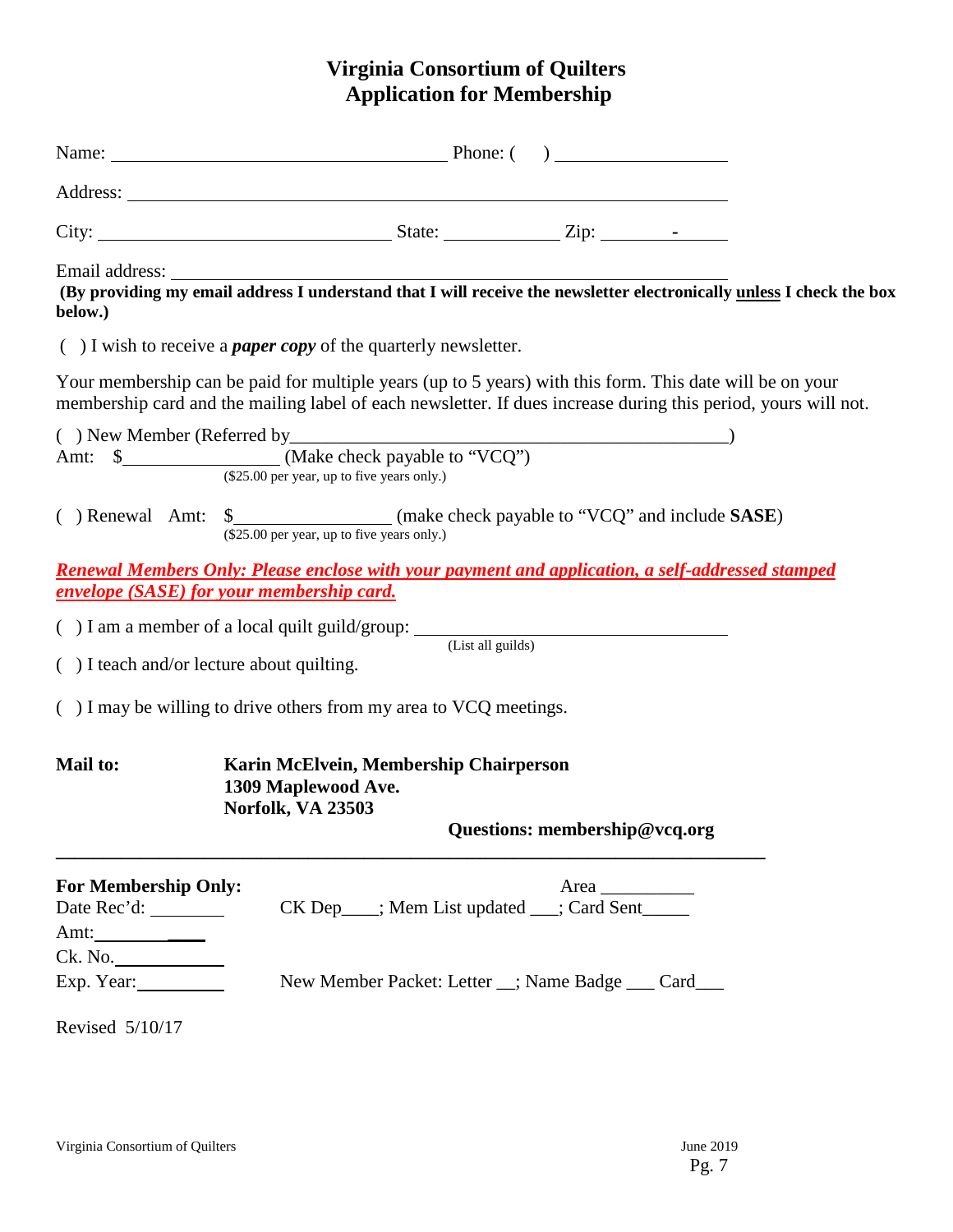# **Lodging Accommodations:**

#### **Holiday Inn Express & Suites**

[787 Madison Road, Culpeper VA 22701](https://maps.google.com/?q=787+Madison+Road,+Culpeper+VA+22701&entry=gmail&source=g) Hotel Phone: 540-825-7444

VCQ has 10 rooms reserved with two queen beds at the rate of \$139.99 plus tax reserved for August 9, 2019 to August 10, 2019. **The name of the block is VA Consortium of Quilters.** The Group Code is VAB. With that code, you may go online to their website [\(hiexpress.com/culpeperva\)](http://hiexpress.com/culpeperva) enter in the code, and make your reservation online or call the hotel directly; whichever you prefer.

**Your cut-off date for this reservation block is July 9, 2019. Note that this is three days BEFORE the deadline to register for the meeting.** Any rooms remaining in the block at that time, will be dropped and go back into the hotel's general inventory. Should you still be needing a reservation after the cut-off date, as long as the

original room types are still available, they'll be more than happy to accommodate your request at the group rate.

**Directions to the Hotel:** Traveling from points north (Washington DC area). Take Rt 66 west to intersection of Rt 29. Take Rrt29 south for approx. 42 miles to Rt 29 business Culpeper exit. Hotel is located 1/10 mi on right. Travelling from points south NC area. Take 81 north to 64 east intersection. Approx 37 mi take Rt 29 north exit @ Charlottesville. 41 miles exit @ Business 29 Culpeper exit. Hotel is located 1/10 mi on right.



# **Meeting Location:**

**Culpeper Baptist Church** – 318 S. West Street, Culpeper, VA 22701

#### **Directions to meeting from hotel:**

1.8 miles from hotel: head west toward Madison Rd., turn right onto Madison Rd, turn left on Madison Rd., turn left onto S Blue Ridge Ave. Turn right onto S West Church St. Church will be on the left.

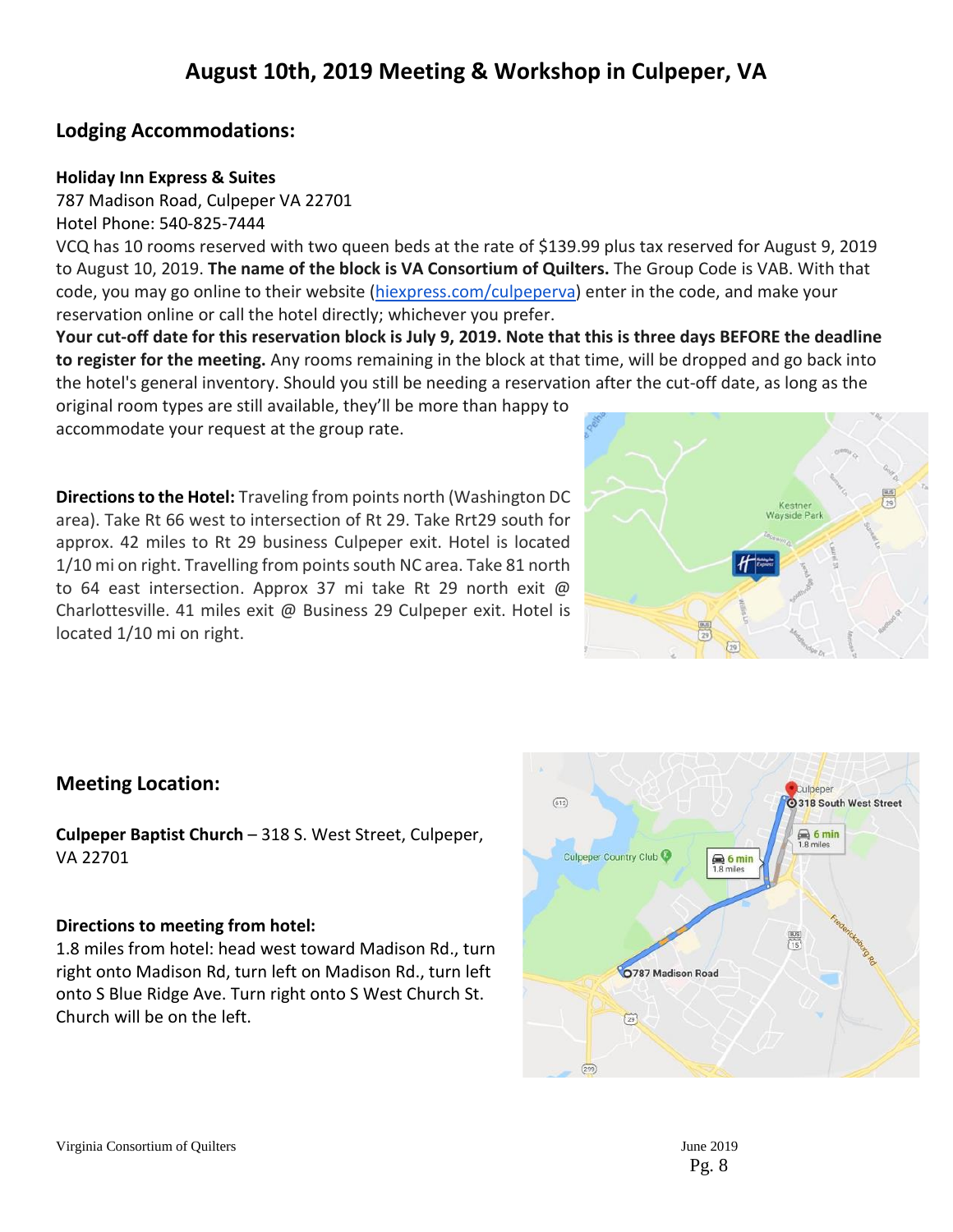# **Notes from Elizabeth**

Your registration form and check to VCQ must be **postmarked by Friday, July 12, 2019** (3 weeks prior to event). **Registrations will close after this date without exception. Any registrations postmarked after July 12 2019 will not be accepted and will be returned**. Please fill out your registration form completely as this information is very vital to ensure proper confirmation mailing of your postcards.

Note that the last date to reserve a hotel room at our group rate is three days earlier, on July 9.

#### **You will receive a postcard with your registration confirmation – Bring your postcard!!**

**Any cancellations must be made by Friday, July 12, 2019 to obtain a refund.**

**Please wear your nametag to the meeting so we can put names and faces together.**

#### **Friday, August 9, 2019 Schedule: Dinner on your own**

**► 6:30 PM VCQ Board Meeting (Culpeper Baptist Church)** 

**► 7:30 PM Celebration 2020 Committee Meeting (Culpeper Baptist Church)** 

#### **Saturday, August 10, 2019 Meeting Schedule:**

 $\geq 8:00 - 9:00$  AM Registration  $\geq 9:00$  – Noon Workshops  $\triangleright$  Noon – 12:45PM Lunch  $\geq 12:50 - 1:20$ PM Business meeting  $\geq 1:30 - 3:30$ PM Workshops reconvene  $\geq 3:45 - 4:15 \text{ PM}$  Show and Tell

> **VCQ will be scheduling meetings all over the state. If your guild would like to sponsor a meeting contact one of the Board members. If you know of a quilting teacher we would be interested in, please contact Elizabeth Gibson, Programs Chair/Teachers at** programs@vcq.org or 703-481-6879

**Shops Near Culpeper** 

The Crazy Cousin Suzzie's Quilt Shop 540-786-2289 703-368-3867

4131 Plank Rd, 10404 Portsmouth Rd, Fredericksburg, VA Manassas, VA 20109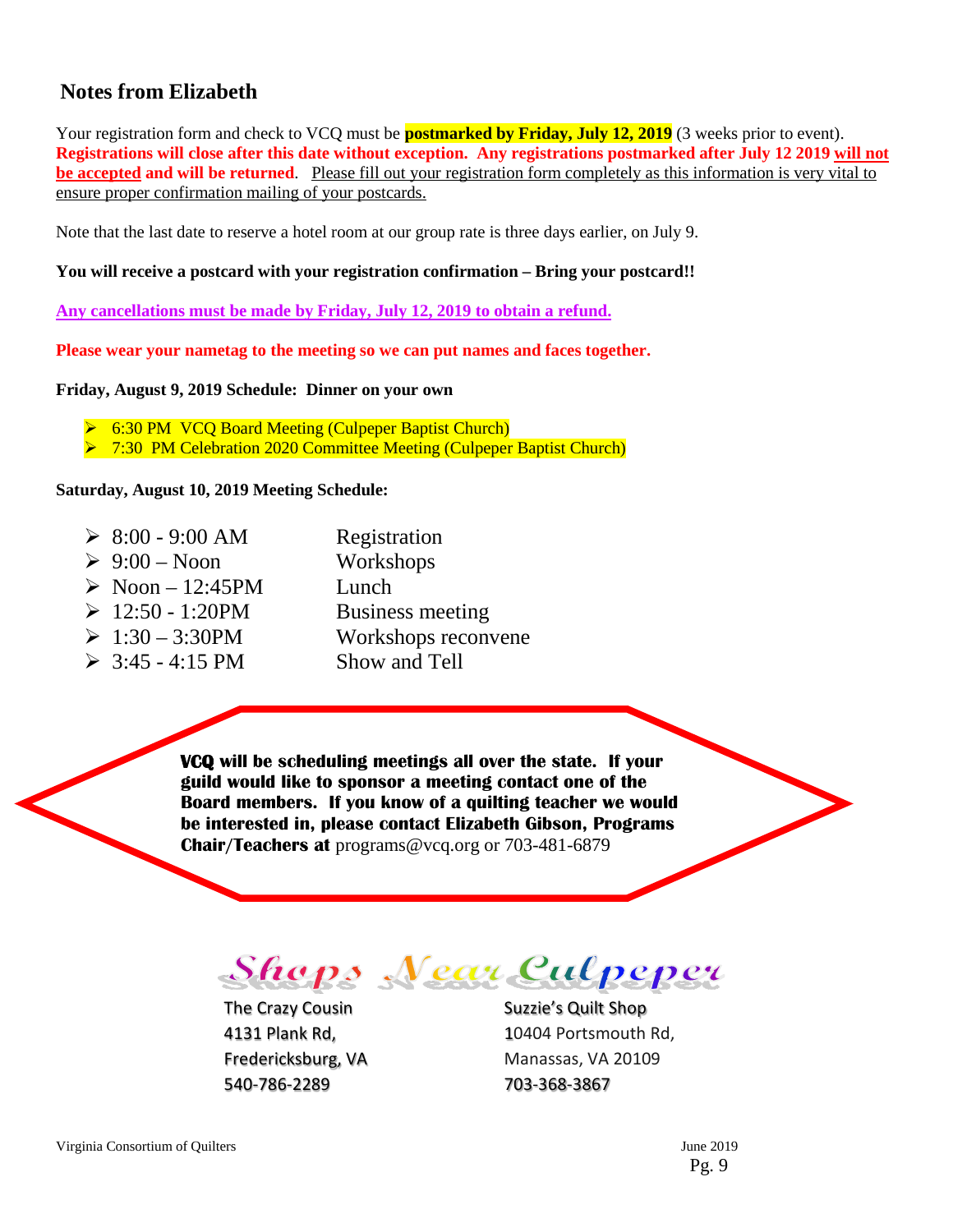# **Workshop A: Memories Woven Art Quilt with Deb Schupp**



**Workshop Description:** "Memories" woven art quilt. Using easily constructed strands made of strips of fabric wrapped around and sewn on a strip of batting, create a woven design of colors to remind you of something special if your life: flower garden, beach, mountains, birthday party, etc. Draw colors from your own personal memories. It can be a background to embellish or stand alone as a creative expression.

# **Skill Level Required: Beginner**

**Supply List:** - Sewing machine and basic sewing supplies, small cutting mat and rotary cutter, 18" ruler, straight pins, piecing thread, machine quilting thread to match or contrast to your fabric selection.

- 40wt thread for top stitching either matching or contrasting. Use a variety of colors or choose to use one color on all.

- Neutral color thread to tack woven strands together (or the whole thing will fall apart!)

# **Fabric Requirements:**

- 25 assorted fabrics cut in 3" x 20 -22"strips. Can have multiples of one fabric.

- 25 strips of batting 1" x 22"

You may contact Deb with any questions at: *[DebSchupp@GumboDesignStudios.com](mailto:DebSchupp@GumboDesignStudios.com)  [www.GumboDesignStudios.com](http://www.gumbodesignstudios.com/)*

### **About your teacher:**

Quilting since the mid-'90s, Deb Schupp is a textile artist, pattern designer, teacher, and presenter. Her work has been exhibited in the Arts & Culture Center of Culpeper art shows and is on sale at Glassworks Gallery in Sperryville, VA. Her "Life's Buttons" art quilt was in the 2017 *Sacred Threads* exhibit, a juried, national show in Herndon, VA. In 2018, "Progressions" art quilt was part of the *Art of the Quilt* show, an invitational exhibit at the Piedmont Art Center in Martinsville, VA. She is an enthusiastic supporter of quilting in all its forms.

# **Workshop B: "Quilt as Desired" with Kathy Gray**

#### **Workshop Description:** "SOME QUILTERS QUILT BY HAND, SOME BY MACHINE, SOME BY CHECK"

It's the last line on most quilt patterns "Quilt As Desired" but how do you know what you want? This class helps you focus on listening to what the top is telling you. Your answers are inside you; this class helps get them out.

The class begins with a lecture and show and tell. This includes guidelines for different types of quilts: Pieced, Applique and Art. If you bring another category, we will talk about that, too. After the lecture and the rules

Virginia Consortium of Quilters June 2019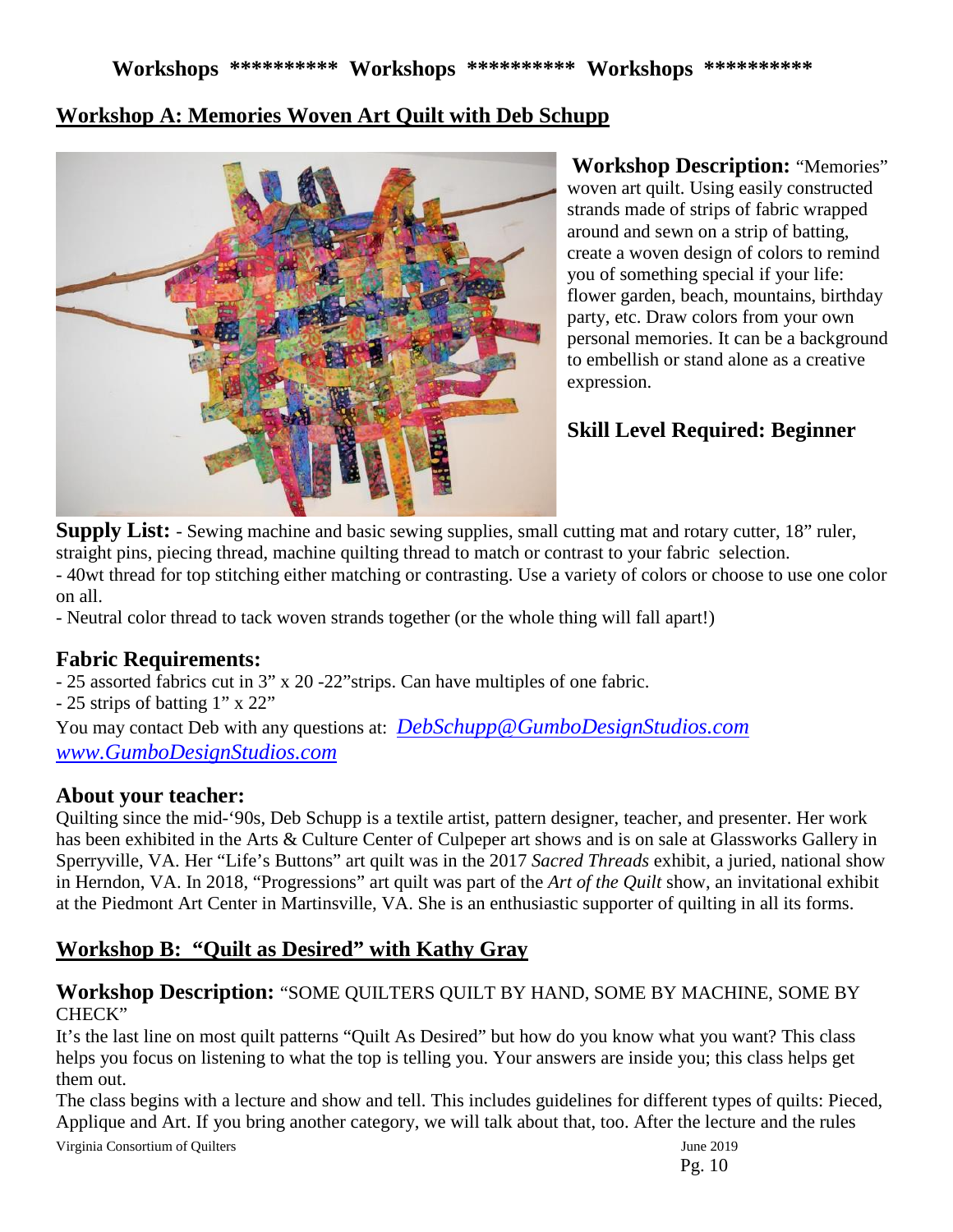(which are established to be broken), we will discuss your tops and how "you" want to finish your quilts. All types of quilting will be discussed: machine, hand, big stitch, tying. Please prioritize your tops before coming to class. Everyone will get a turn. If you audit the class and don't bring tops, give your slots to a friend so we have plenty to talk about.

# **Skill Level Required: Beginner and beyond**

# **Supply List:**

Unquilted tops to discuss  $-5$  or less Lots of note taking supplies – notebook or paper and pencils or pens. You will be drawing Camera or Phone optional

# **About your teacher:**

Kathy Gray, owner of The Finishing Touch, retired from her longarm business after completing over 6000 quilts. She also worked and taught at the Quilt Patch in Fairfax Virginia. Her specialty was technique classes on finishing details. She loves unfinished tops because she knows they are only three steps away from being a usable quilt.

Kathy lives with her husband, Dan, and their three dogs outside of Manassas Virginia. She has children and grandchildren in Richmond and Fredericksburg. She still quilts for her Quilters Unlimited chapter community service committee, Quilts of Valor and Project Linus and the rare personal project.

# **Workshop C: Come Quilt with Me**

Bring your own project to work on as you sit and quilt with other members and experience wonderful fellowship.





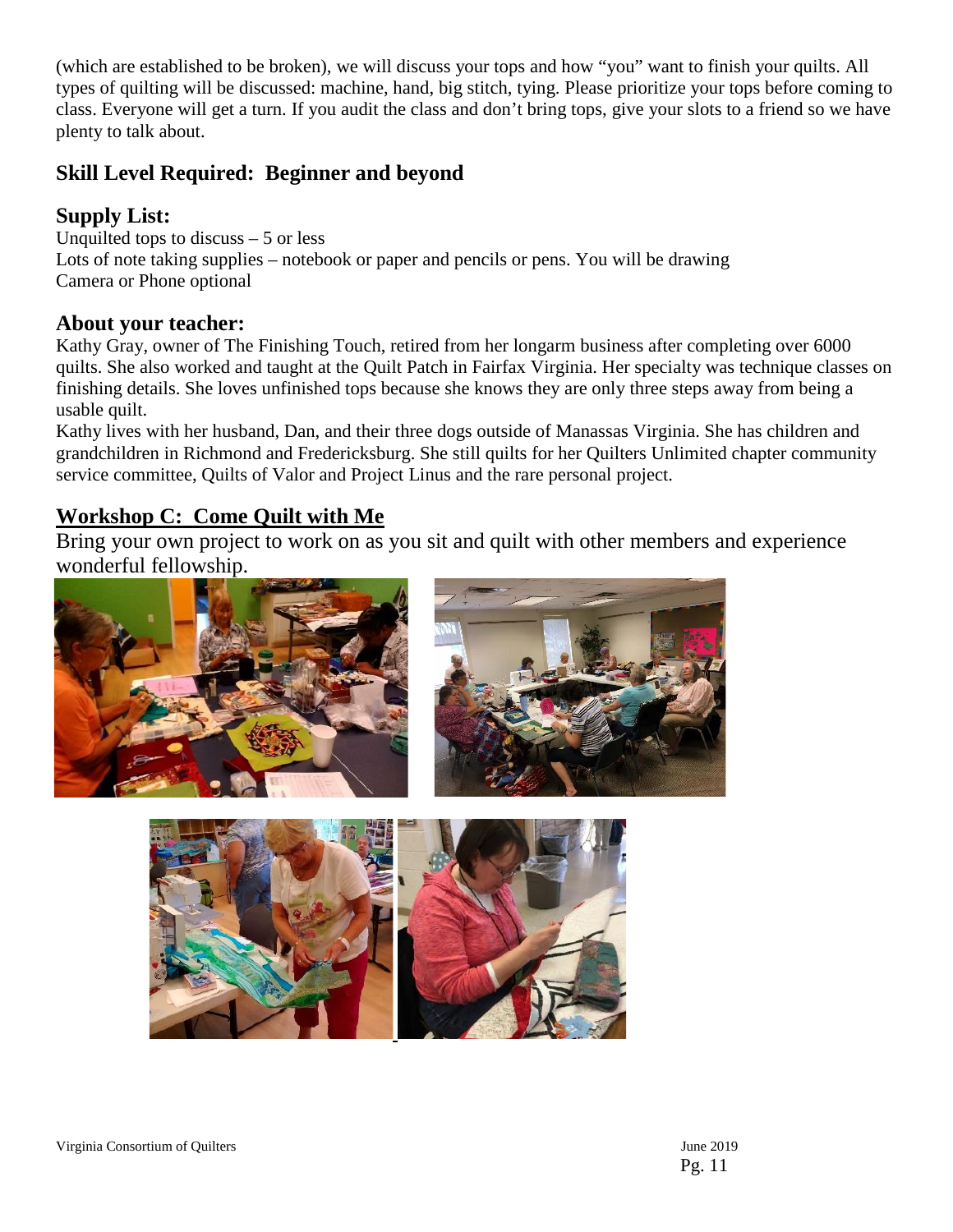#### **VCQ Meeting** – August 9, 2019 at Culpeper Baptist Church, 318 S. West Street, Culpeper, VA 22701

#### **VCQ WORKSHOP REGISTRATION FORM**

Registration form deadline: **July 12, 2019** Registrations will close after this date without exception. Any registrations postmarked after July 12, 2019 will not be accepted and will be returned. Any workshop cancellations prior to the deadline are eligible for a refund.

| Name    |       |       | Member | Non-Member |
|---------|-------|-------|--------|------------|
| Address |       |       |        |            |
|         | City  | State | Zip    |            |
| Phone   | Email |       |        |            |

Choice of Workshop (includes lunch). Circle letters and indicate choice on line.

Workshop A: Memories Woven Art Quilt with Deb Schupp Workshop B: Quilt as Desired with Kathy Gray Workshop C: Come Quilt with Me

Workshop Choice: 1st choice\_\_\_\_\_\_\_\_\_\_\_\_\_\_ 2nd choice\_\_\_\_\_\_\_\_\_\_\_\_\_\_\_\_\_\_\_\_\_\_3<sup>rd</sup> choice

| Cost                                                       |      |
|------------------------------------------------------------|------|
| Member, Workshop and Lunch                                 | \$50 |
| Member, Community Service/Come Quilt with Me and Lunch     | \$45 |
| Non-member, Workshop and Lunch                             | \$60 |
| Non-member, Community Service/Come Quilt with Me and Lunch | \$50 |

\*\*A host guild non-VCQ committee member may register as a guest only for \$20 to include lunch and the business meeting. A non-VCQ visitor may attend any business meeting only and both must pre-register in order to have an accurate count for lunch.

Amount enclosed: \$\_\_\_\_\_\_\_\_\_

Are you willing to be a class helper? Yes No Are you bringing a sewing machine to Come Quilt with Me? Yes No Were you referred or invited by a VCQ member? Yes No

If so, please write in their name\_\_\_\_\_\_\_\_\_\_\_\_\_\_\_\_\_\_\_\_\_\_\_\_\_\_\_\_\_\_\_\_\_\_\_\_\_\_\_\_\_\_\_\_\_. Special lunch requirements:

Vegetarian\_\_\_ Gluten-free\_\_\_ Allergic to \_\_\_\_\_\_\_\_\_\_\_\_\_\_\_\_\_

Send workshop registration form and your check **payable to VCQ** to Debi Harding, 2356 Bizzone Circle, Virginia Beach, VA 23464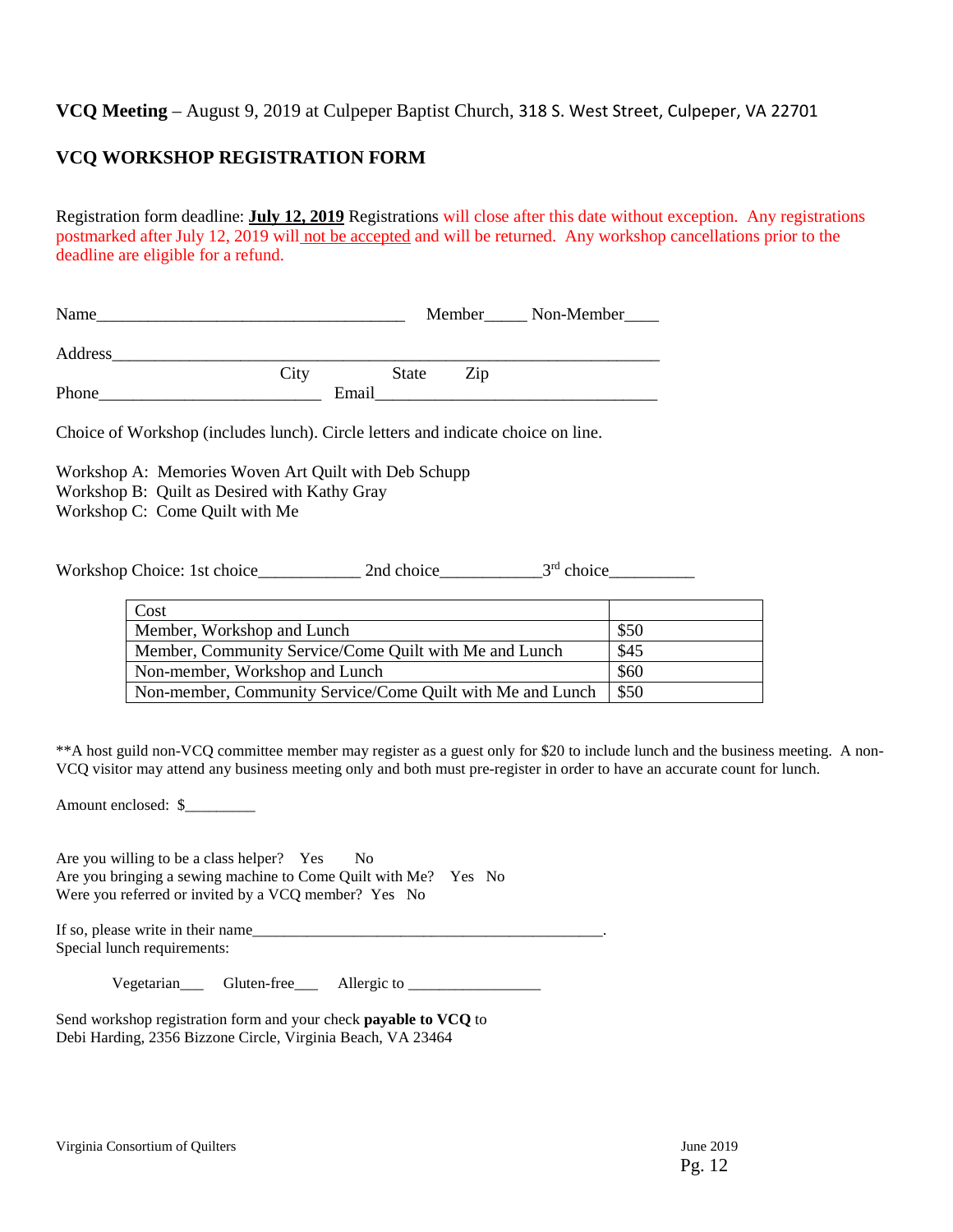







Instructions for "ALS Block August 2019 Meeting" as 12.000 by 12.000 (inches) block in EQ8 Project "VCQ ALS Blocks" printed from EQ8!

### **Note:**

Use a Black or Black on Black fabric as your neutral Use any fabric from your stash for the other patches (white in the picture) Block's finished size is 12" x 12"